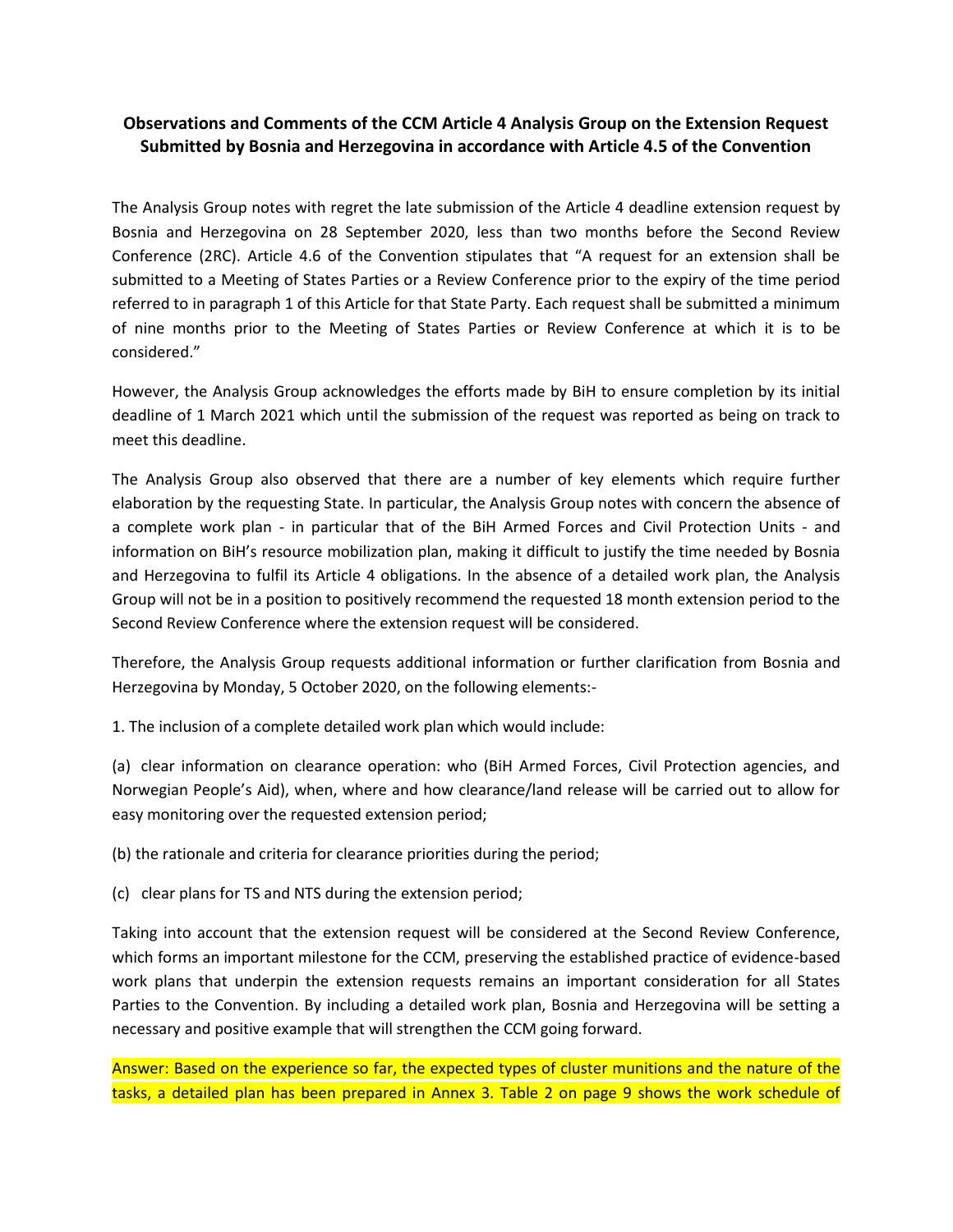governmental organizations and NPA who plan to work on projects. For some of the projects that are not on the reservation, but in the section of organizations is shown that they are prepared, that means that they have not been reserved yet because they are in the process of preparing work plans for governmental organizations (Armed Forces BiH and Civil protection) for 2021. Governmental organizations plan mine action on an annual basis so they cannot show the projects they possibly plan to do in 2022. The NPA is a holder of actions for the removal of cluster munitions, and a small part of the work is done by governmental organizations.Based on experiences of neighbouring countries and looking at the resources available to them – cluster munitions disposal operations can be performed by the following demining organisations: Centar za humanitarno razminiranje, Detektor, In Demining NGO and Stop Mines NGO. These organisations could be accredited and engaged if and when a tender is issued for removal of the remaining cluster munitions. The tender and engagement of these organizations represents an opportunity to involve additional forces in case of non-fulfillment of plans.

2. The request would benefit from information on coordination mechanisms between key actors of cluster munitions disposal operators in the country (BiH Armed Forces, Federal Administration of Civil Protection, Civil Protection of Republika Srpska, and Norwegian People's Aid).

Answer: Cooperation and coordination between governmental organizations and the NPA as key actors in solving problems of cluster munitions is reflected in meetings held on a monthly basis under the patronage of the BiH Mine Action Center to report on progress in cluster munition removal and planning further activities. In addition to holding these meetings, the NPA and governmental organizations signed a Memorandum of Understanding.

3. The Group noted the need for consistency in the presentation of figures throughout the Request, specifically, the total remaining cluster munition contaminated area. Page 5 of the request indicates that the total cluster munition contaminated areas is 14.61 km2, the area that has been addressed 8.81 km2 and the area classified as contaminated with non-conventional/improvised devices 3.6 km2. This would leave 2.2 km2 left to be addressed. On pages 9 and 11, the request specifies that the current cluster munition contaminated area is 2.137 km2 whilst Table 3 on page 11 shows that to be 1.95 km2.

Answer: Page 5 gives a chronological overview of the areas contaminated with cluster munitions from the date of signing the Convention and the results for the period 2012-2019, as well as the area of 3.6 km2 which is not subject to the Convention on Cluster Munitions. (locally produced grenades fired from a rifle M93 with modified KB-1 and cluster munitions KB-2). We have supplemented Annex 3 and Table 3 so that the area in Table 3 and Annex 3 is - 2,137 km2.

4.On page 5, the request indicates that "During non-technical survey operations, Mine Action Centre BiH teams cooperated with NPA teams, which resulted in separation of areas contaminated with nonconventional devices, i.e. areas contaminated with improvised items. Such areas will be treated as clearance of unexploded ordnance (UXO). The total size of those areas is 3.6 km2." Kindly provide more clarification on the following: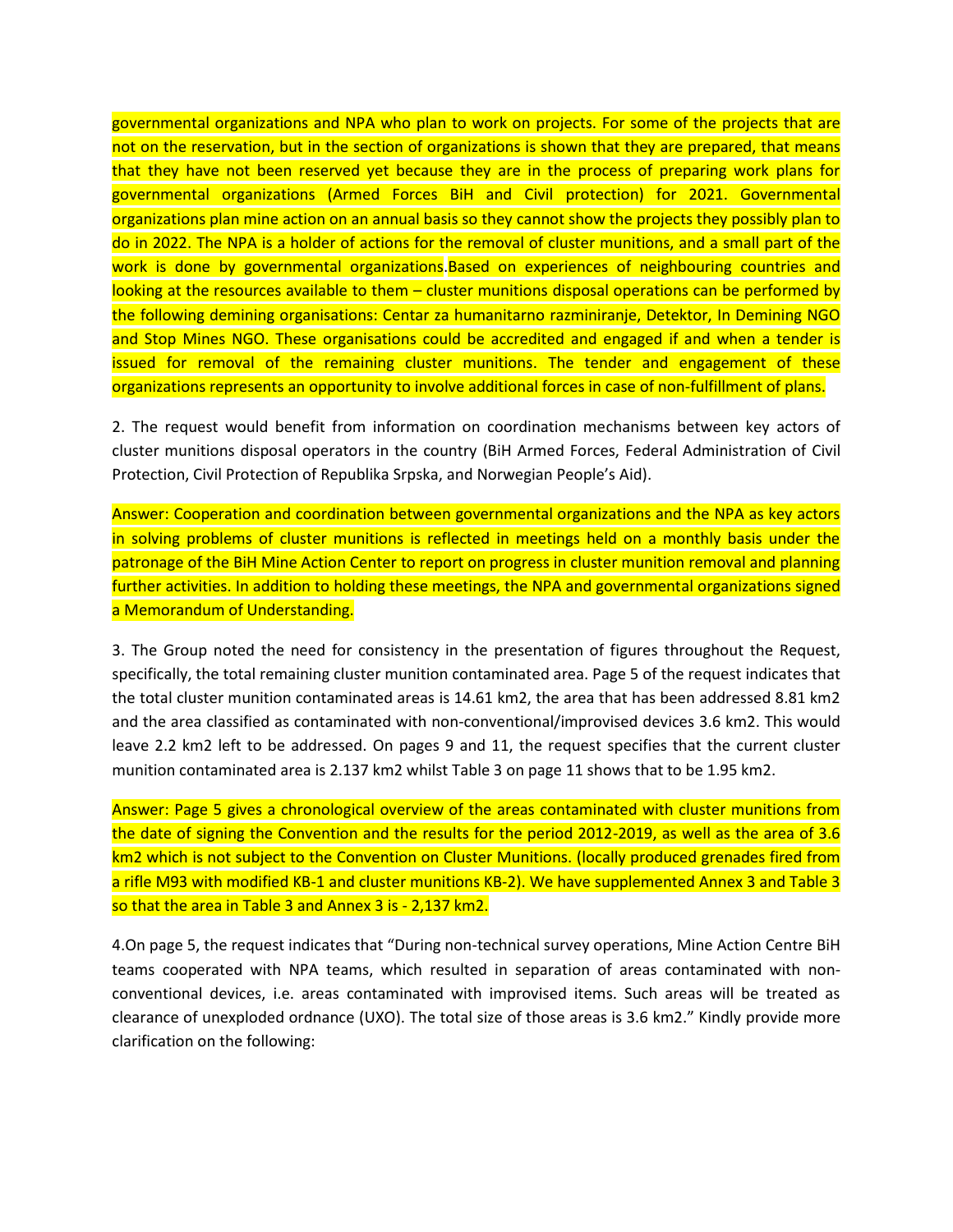(a) Do these areas that have been reclassified as having unexploded ordnance (UXO) contamination contain cluster munition remnants such as those found in the remaining area to be addressed (2.14 km2)? The request would benefit from having the names of areas that have been reclassified.

(b) Is the area separated from recorded cluster munition contaminated areas contaminated with unmodified KB-1 and/or KB-2 DPICM scattered individually as single submunitions (which fall under the Convention) or with locally manufactured M93 rifle grenades with modified KB-1 and KB-2 cluster submunitions (which are not covered by the Convention)?

Answer: These areas were separated from the recorded areas contaminated with cluster munitions and were contaminated with locally produced grenades fired from a rifle M93 with modified KB-1 and cluster munitions KB-2 (not covered by the Convention on Cluster Munitions).

5. The request would benefit from the provision of additional information on Bosnia and Herzegovina's resource mobilization plan, in particular:

(a) How much of the required funds will be provided by the government of Bosnia and Herzegovina and how much would be provided by donors?

(b) Can Bosnia and Herzegovina provide an insight as to how much of the BAM 4.5 Million has been secured and the prospective donors for the extension period?

(c) Would the current available resources be deemed enough to complete the work in the time stated, or does Bosnia and Herzegovina need to contract another organization to complete clearance operations? Does Bosnia and Herzegovina envisage any possible delays to the process?

(d) Is there a contingency plan in place in case of lack of sufficient resources?

Answer: Governmental organizations are funded through state and entity budgets which represents secure basis for funding, and the NPA has stable funding.

6. Of the 2,779 cluster munitions cleared and destroyed, kindly provide information what types of cluster munitions they were.

Answer: Types of cleared and destroyed cluster munition:

- BL 755/MK-1, MK -3
- R-262 M87/KB-1, KB-2

7. With regard to the areas with co-contamination of depleted uranium and cluster munitions, how is Bosnia and Herzegovina planning to deal with this particular problem? How are operators clearing cluster munition remnants in those areas protected? Does Bosnia and Herzegovina require international assistance to address this issue?

Answer: Seeking international help will most likely be the only way to solve this problem.